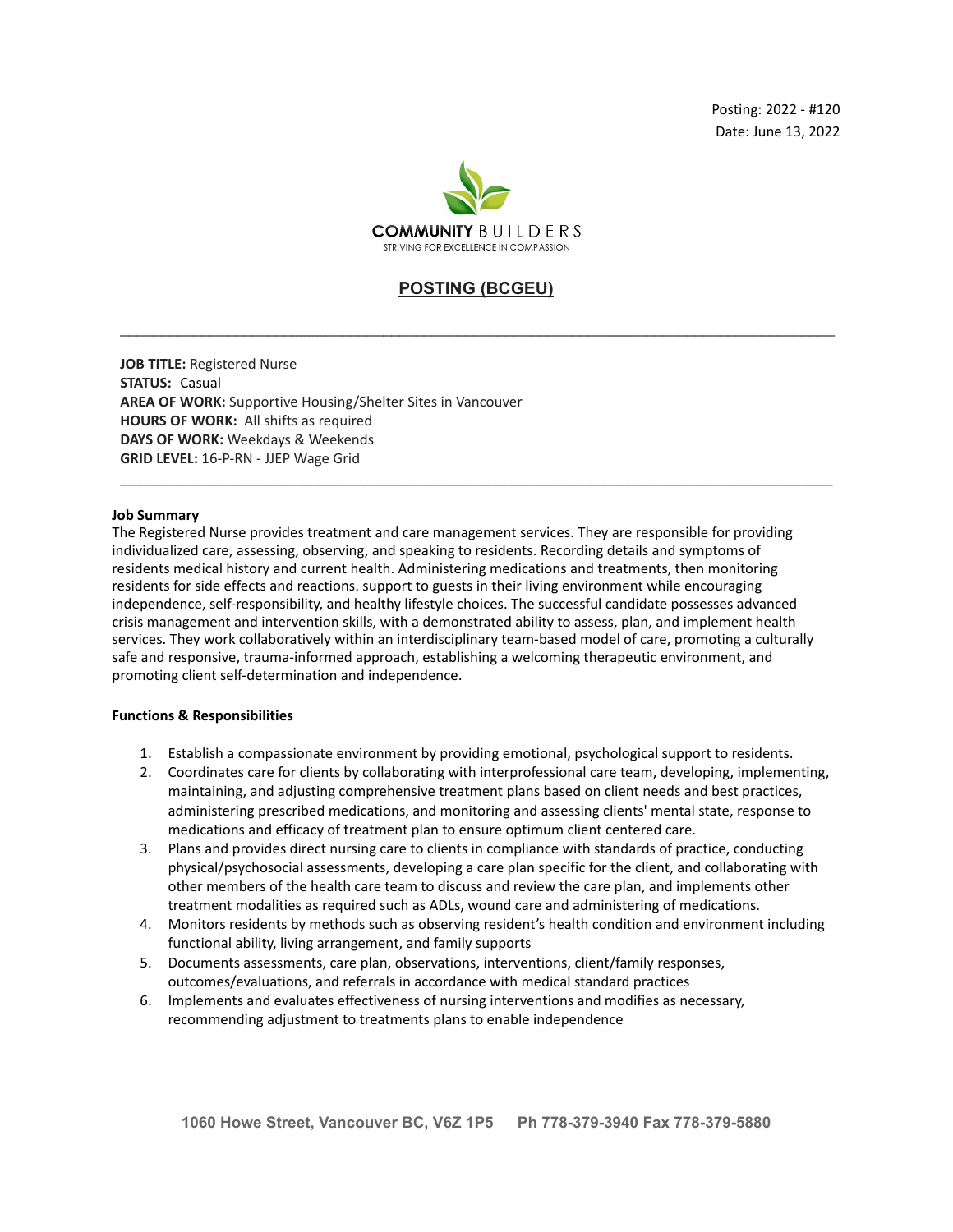#### Date: June 13, 2022

- 7. Implement use of trauma informed practice and demonstrate strong understanding of harm reduction principles
- 8. Maintains an awareness of community social and mental health resources, makes this information available to clients, while respecting their individual goals.
- 9. Initiates and participates in case conferences/meetings with clients, family, service providers and members of the interprofessional team for identification of client mental health issues, concerns regarding services and coordination, emergent issues, and discussion of on-going follow-up care to ensure a coordinated approach to treatment. Acts as client advocate to protect and promote clients' right to autonomy, respect, privacy, dignity, and access to information.
- 10. Effectively manages crisis situations, using non-violent crisis intervention techniques and behavior management
- 11. Works collaboratively with the interdisciplinary team, including providing mentorship, support, and training as needed
- 12. Learn and understand Community Builders' values and philosophy of support, empowerment, inclusion, and openness for staff and residents.
- 13. Ensure compliance with legislated standards of medical field and internal policies, recommend best practices for clinical programs, and provide leadership to accomplish these goals with staff

# **Education & Experience**

- 1. Practicing Nurse, registered with the British Columbia College of Nurses and Midwives
- 2. Current First Aid and CPR certification
- 3. Minimum 1 year experience in clinical environment, complex patients with mental health centered environment and/or functional mobility issues including recent experience in care and transition planning.

# **Abilities**

- 1. Ability to uphold best practices in the nursing field
- 2. Ability to independently analyze and interpret policies, and make recommendations on feasible solutions
- 3. Ability to independently plan, organize, manage, and control a high volume of activities
- 4. Ability to communicate effectively orally and in writing
- 5. Ability to exercise independent judgment and discretion within policy guidelines